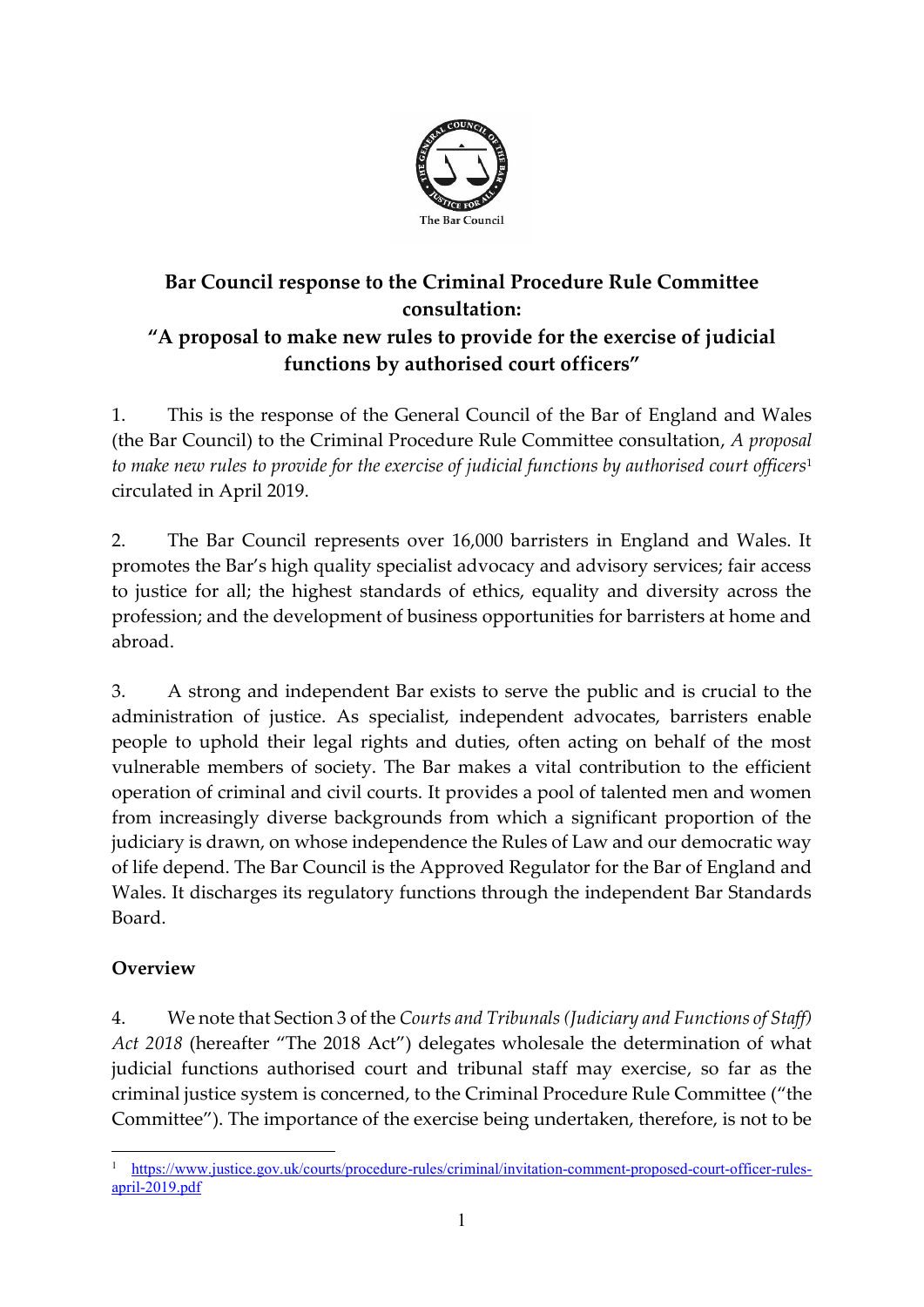understated. The Committee's task is an important and sensitive one in an area which hitherto would have been subject to the full rigours of legislative scrutiny, whether as part of primary or secondary legislation, rather than, as here, mere procedural scrutiny. The Bar Council, therefore, urges caution in doing anything more than codification of the status quo so far as existing judicial functions are exercised by legally (or non-legally) qualified court officers.

5. There are very good reasons for seeking greater efficiencies in, essentially, administrative functions of the criminal justice system. There are benefits in making decision-making in these areas more straightforward and efficient. We recognise that transferring the decision-making in these areas to court officers may relieve the burden on otherwise very hard-pressed judges and that this can be achieved with only limited damage to the fair or proper administration of the justice system.

6. We do have concerns, however, that this could be undertaken in such a way as to lead to less clarity and accountability in the exercise of judicial functions if the present proposals were implemented as they stand.

- 7. By way of example:
	- 7.1. We are very concerned about proposals to expressly prohibit the exercise of certain judicial functions by court officers, rather than, in each case, setting out expressly what judicial functions may be exercised by nonjudicial administrators.
	- 7.2. We are wholly against proposals that non-legally qualified personnel may, in any circumstances, exercise judicial functions. While we accept that there has been a de facto drift in certain, very limited, respects to the exercise of judicial powers by non-legally qualified personnel, such as in the Criminal Appeals Office, we do not think that this ought to be permitted or extended. Judicial functions require the exercise of judicial judgment and should not be delegated to lay staff members who lack any legal training.
	- 7.3. Our concern also includes the very limited provision for reconsideration/appeal, much of which we consider to be unrealistic in both the proposed permitted timescales and unworkable in practice. We accept, of course, that if provision for reconsideration were more generous then the costs savings that are behind the current proposals may not be achieved. However this supports, in our view, the proposition that judicial functions ought generally to be exercised by judges, rather than unqualified administrators.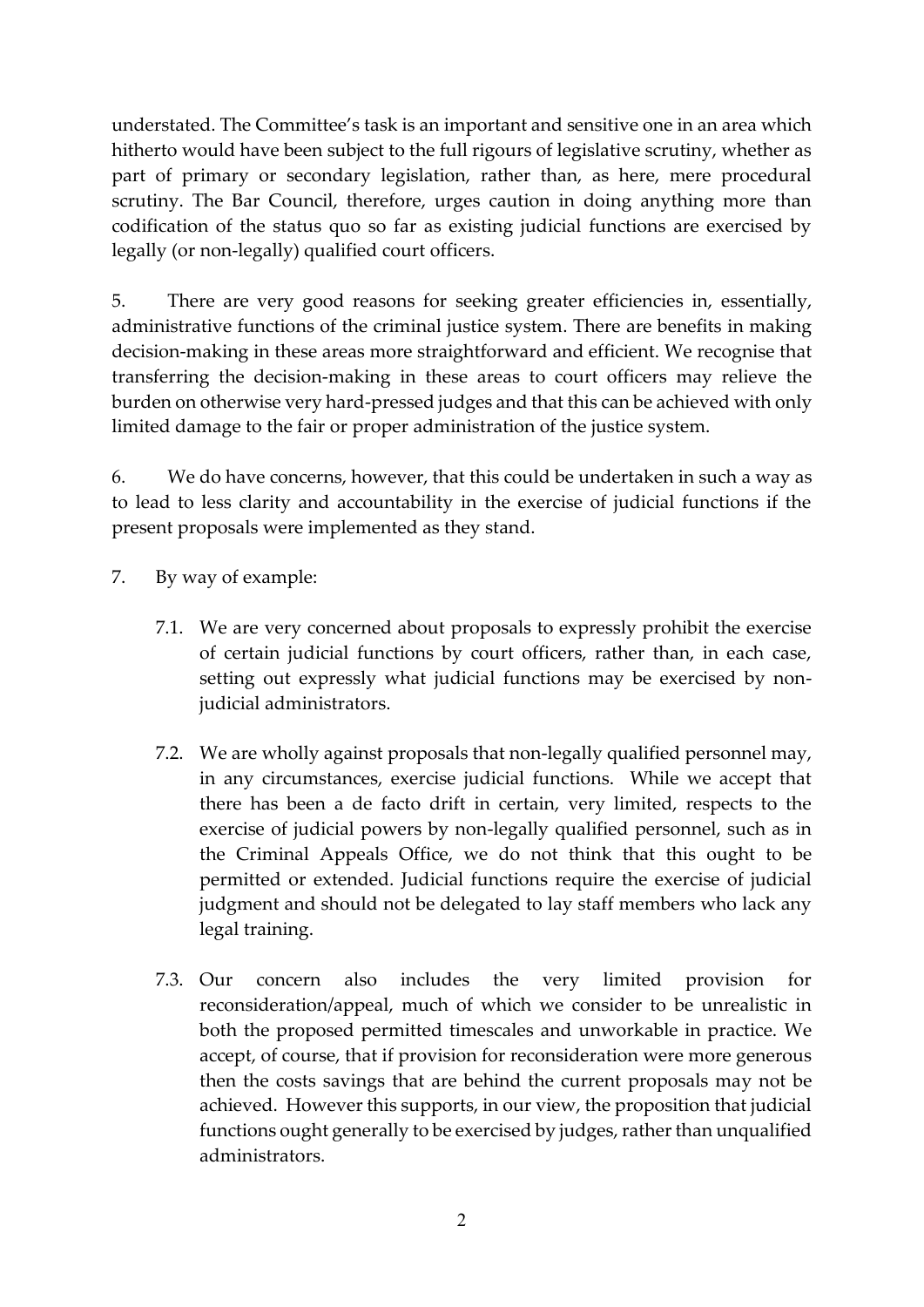8. In circumstances where, given the decline in access to state-supported legal advice and representation, and a concomitant rise in litigants in person in the criminal courts, we consider that the proposals to delegate down the exercise of many case management powers to court staff, will reduce access to justice for those who need it the most. To a litigant in person the proposed Rules will be opaque in operation and there will certainly be a lack in clarity as to what rights she has to participate in the decision-making process, whom the decision maker will be, and what appeal route she may have. We are concerned that only a well-funded private defendant would be well able to track their way through the proposed procedural scheme.

9. We respond to the specific questions raised in the consultation below.

# **Question 1 - Rule 2.4(2) defines legal qualifications for court staff by reference to those that must be possessed by people authorised under section 28 of the Courts Act 2003 to give legal advice to justices of the peace. Is that provision appropriate and adequate?**

10. Since the transfer of powers to court and tribunal staff may well be extensive we consider it essential to require that every authorised court officer carrying out these additional functions is legally qualified (as understood at paragraph 71 of the consultation paper) and consider that the provision as stated in paragraph 71 of the consultation paper ought to be imposed, preferably as part of the rules, rather than hived off to some further document.

# **Question 2 - Rule 2.4(3) imposes general prohibitions against the exercise by court staff of the judicial functions listed in that rule. Is that list appropriate and adequate? Is it helpful to gather together general prohibitions in this way?**

11. This is one of the areas where the Bar Council does take issue with the proposed approach of the Committee. We do not doubt that the list contained in draft rule 2.4(3) correctly includes some of the functions which ought not to be exercised by a member of court staff who is not a judge. However, we consider that there are important aspects of criminal procedure including, it appears, all case management, which are not prohibited and, therefore, the assumption being established in the Rules is that these may all, in due course, be exercised by court staff. We understand that generally, though not in all cases, the judicial functions which are to be exercised by court staff are expressly identified in the subsequent Rules. However, we think the right approach is for the Rules to positively state what judicial functions may be carried out by non-judicial staff.

12. Importantly, we consider that the suggested approach of simply identifying what judicial functions are prohibited, rather than positively identifying the functions that may be exercised by court staff, may not be within legislative scope. Section 3 (1)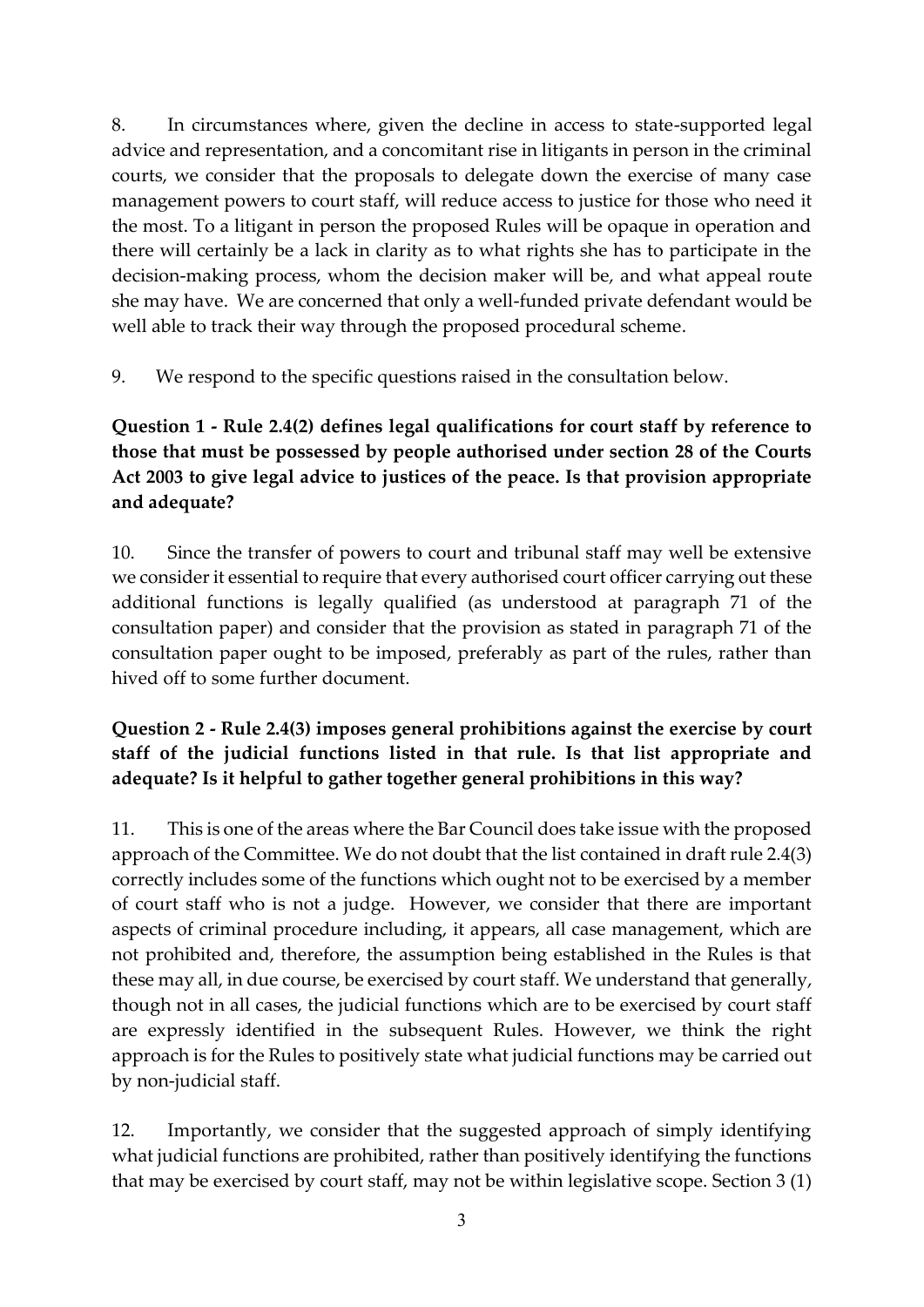of the 2018 Act permits authorised court and tribunal staff "to exercise judicial functions where procedure rules so provide." We do not consider that this can lawfully be done, as proposed in this Rule and others (such as 'Version A' under proposed Rule 2.8), by omission. The proper interpretation of this provision of the 2018 Act is to require the Rules positively to state which judicial functions are to be so exercised. In other words the proposed Rules as drafted may be ultra vires and, therefore, subject to legal challenge as well as, we consider, being unhelpful in terms of the proper operation of the Rule of Law.

13. It would be far more helpful and appropriate, throughout the Rules (and not just in parts), to list the judicial functions that may be exercised by court staff. In other words, starting from a general prohibition and then setting out expressly what judicial functions are to be exercised by court staff. Each of the functions proposed to be exercised by court staff would then be the subject of careful and detailed consideration and scrutiny before being included in the list of permitted functions. Such an approach would have the benefit of clarity and accessibility for all court users and the public, Courts Service staff, as well as practitioners and Judges.

14. It would also allow, in due course, addition or removal from the list of permitted judicial functions by way of amendment to the Rules which would, again, only take place following a deliberative process of consideration and consultation.

15. This approach would avoid the risk of the gradual erosion of judicial control over criminal proceedings through internal policy change within the Courts Service, substantially without transparency and, certainly not the transparency that goes with legislation.

16. It would also avoid the risk of differential approaches to whether aspects of case management are to be heard by a judge or simply be determined, without a hearing, by a member of court staff.

17. We appreciate that it may be initially time-consuming for the Committee to consolidate existing judicial functions operated by court staff in certain courts, in particular, Justices' Clerks in the Magistrates Courts. However, that will be, we consider, time well spent.

**Question 3 - Rule 2.4(4) imposes general conditions on the exercise by court staff of judicial functions under rules 2.5 to 2.9. Are those conditions appropriate and adequate? Given that such conditions would apply anyway, under the general law, is it helpful nonetheless to include them in the rule?**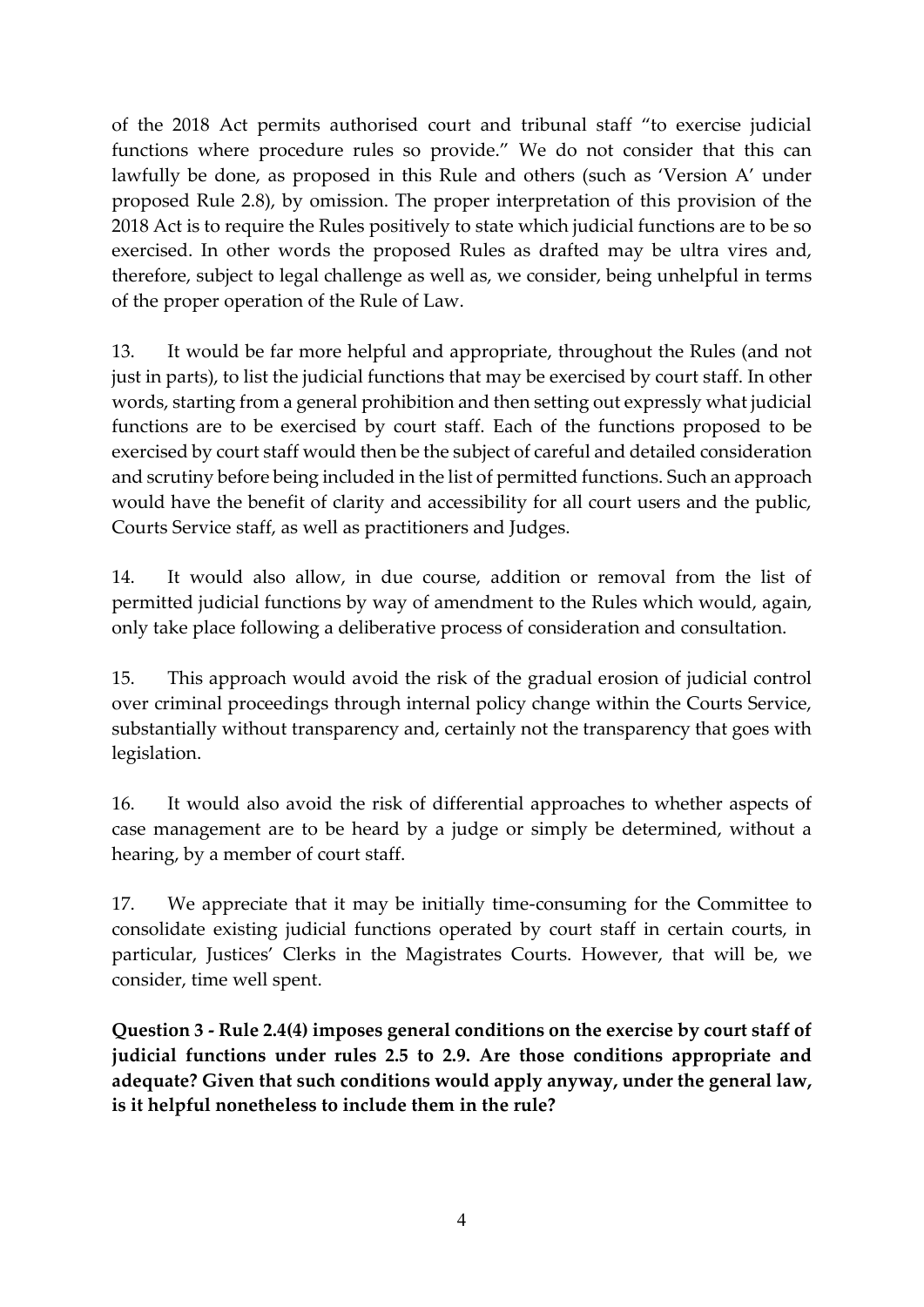18. We agree that it is appropriate for general conditions on the exercise of judicial functions by court staff to be imposed. We do not consider that the Rule 2.4 (4) as drafted is useful or clear:

- 18.1. The conditions are not stated, but instead refer generally and vaguely to conditions that are otherwise imposed. There is no benefit to practitioners or the public in including the drafted formula. Indeed, it could be regarded as obscuring, rather than clarifying what the conditions are. We consider it would be better for the conditions to be expressly stated. This may be a useful opportunity to consolidate the conditions that are to apply.
- 18.2. The use of the undefined word "legislation" stating that it includes the Rules is probably incorrect. The common understanding of legislation is the passing of laws by a parliament. The Rules are not legislation.
- 18.3. Further, sub-Rule 2.4 (4) (b) (i) is otiose in any event. The Rules will be read as a whole and in accordance with the law.

19. Our preference is for the conditions to be stated in a consolidated single Rule. However, if that is not possible, then the rule could more simply state something along the lines of "The exercise by an authorised court officer of a relevant judicial function for which rule 2.5, 2.6, 2.7, 2.8 or 2.9 provides is subject to conditions provided in law including these Rules."

# **Question 4 - Are the functions made exercisable by court staff under rule 2.5 (functions of the Court of Appeal) appropriate and adequate?**

20. We do think that, notwithstanding practical difficulties given the relatively small size of the Criminal Appeal Office, that judicial functions ought to be carried out only by legally qualified staff. We consider this important, both in principle and for good administration. So far as principle is concerned, we would not want any (further) precedent to be set for judicial functions to be carried out by non-legally qualified personnel. Judicial functions are prescribed in law for good reason as involving the exercise of judicial judgment and discretion. We understand that this can be subcontracted to some degree to legally qualified personnel, for example, to Justice's Clerks in the Magistrates Court. We do, however, question the wisdom of this being delegated to, in effect, staff without the appropriate training and qualifications. Notwithstanding the proximity of staff to the senior judicial members of the Court of Appeal, we consider it may lead to a reduction in the quality of decision-making.

21. We are also very doubtful of the appropriateness of potentially all the judicial functions of the Registrar of Criminal Appeals Office being exercised by other personnel, whether legally qualified or not. The purpose of the Registrar of the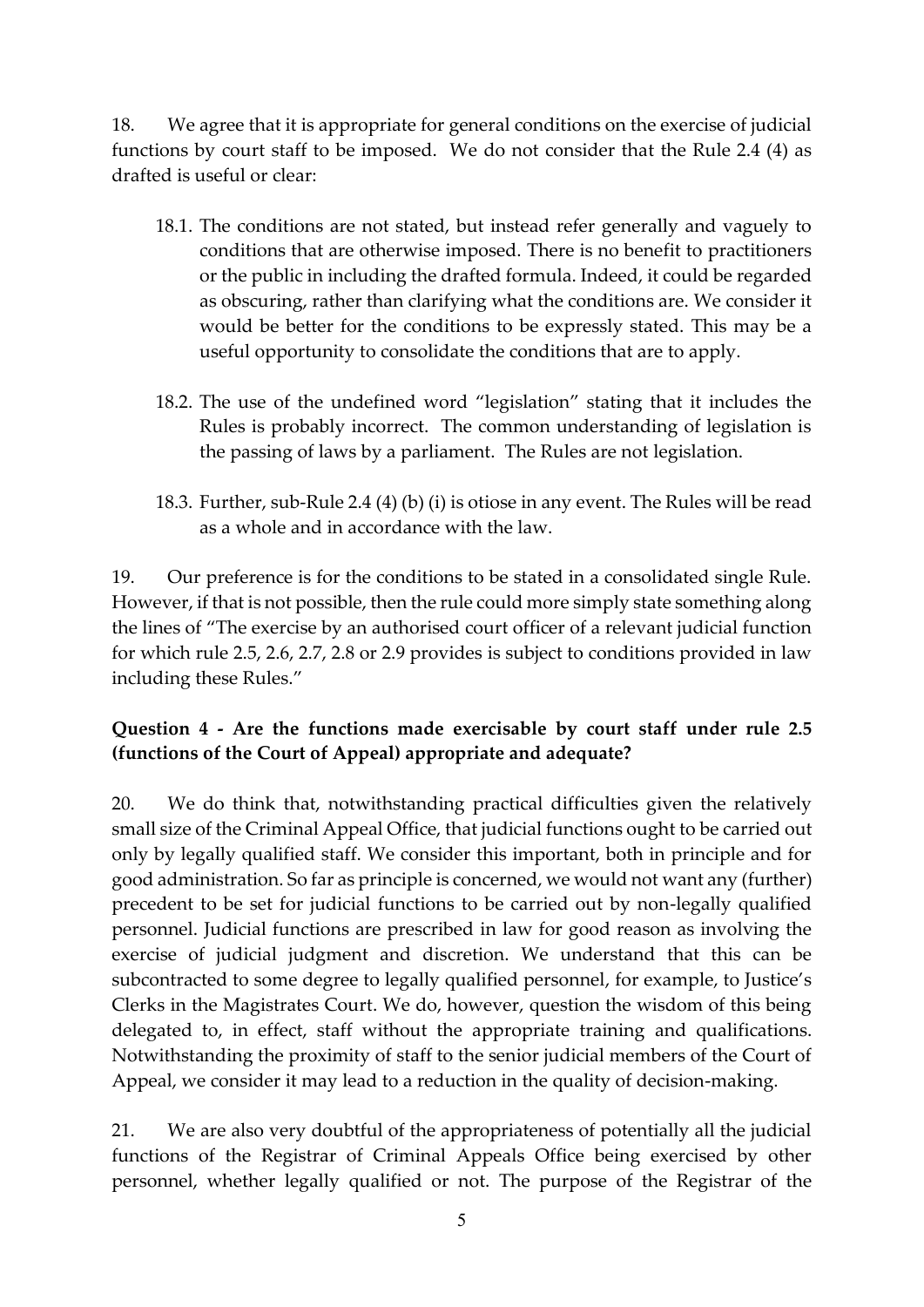Criminal Appeals Office, at its genesis, was to create a new judicial position for the purposes of making case management decisions relieving full members of the Court of Appeal from these relatively mundane, but nevertheless important, tasks. The post of Registrar is a judicial role which requires a high level of experience in practice and as a Judge. The proposal renders redundant or, at least, diminishes this role. We do not consider this is a decision that ought to be taken lightly. We do not consider the current round of procedural rules changes by the Rules Committee to be an appropriate forum for such a significant decision.

**Question 5 - Rule 2.5 provides for judicial reconsideration of a decision made by court staff to the same extent, only, as the Criminal Appeal Act 1968 provides for judicial reconsideration of a decision made by the Registrar of Criminal Appeals, and subject to the same time limits. Is that provision appropriate and adequate?**

22. Plainly judicial reconsideration of any decision made by court staff ought to be provided for. Provided that the decisions are made by legally qualified staff under close supervision of the Registrar and senior members of the judiciary, we are content with the proposed time limits.

# **Question 6 - Are the functions to be exercisable by court staff under rule 2.6 (functions of the High Court in extradition appeal cases) appropriate and sufficient?**

23. We repeat our concern about the proposal that non-legally qualified personnel may exercise judicial functions under question (4) above.

#### **Question 7 -Is the provision for judicial reconsideration of a decision made by court staff under rule 2.6 appropriate and adequate?**

24. Plainly judicial reconsideration of any decision made by court staff ought to be provided for.

# **Question 8 - Are the functions to be exercisable by court staff under rule 2.7 (functions of the Crown Court) appropriate and sufficient?**

25. As matters currently stand in the Crown Court no judicial function has been exercisable by court staff. We do not understand there to be any demand from Court users including litigants-in-person or Judges that there ought to be a change. There is presently a clear line as to who carries out what functions and this provides real clarity and accountability.

26. We forsee real difficulty in the judicial functions at proposed Rule 2.7 (2) (a) and (d) being exercised by staff, rather than Judges, in that the judgment as to where the line is to be drawn as to whether an extension of a time limit will affect the date of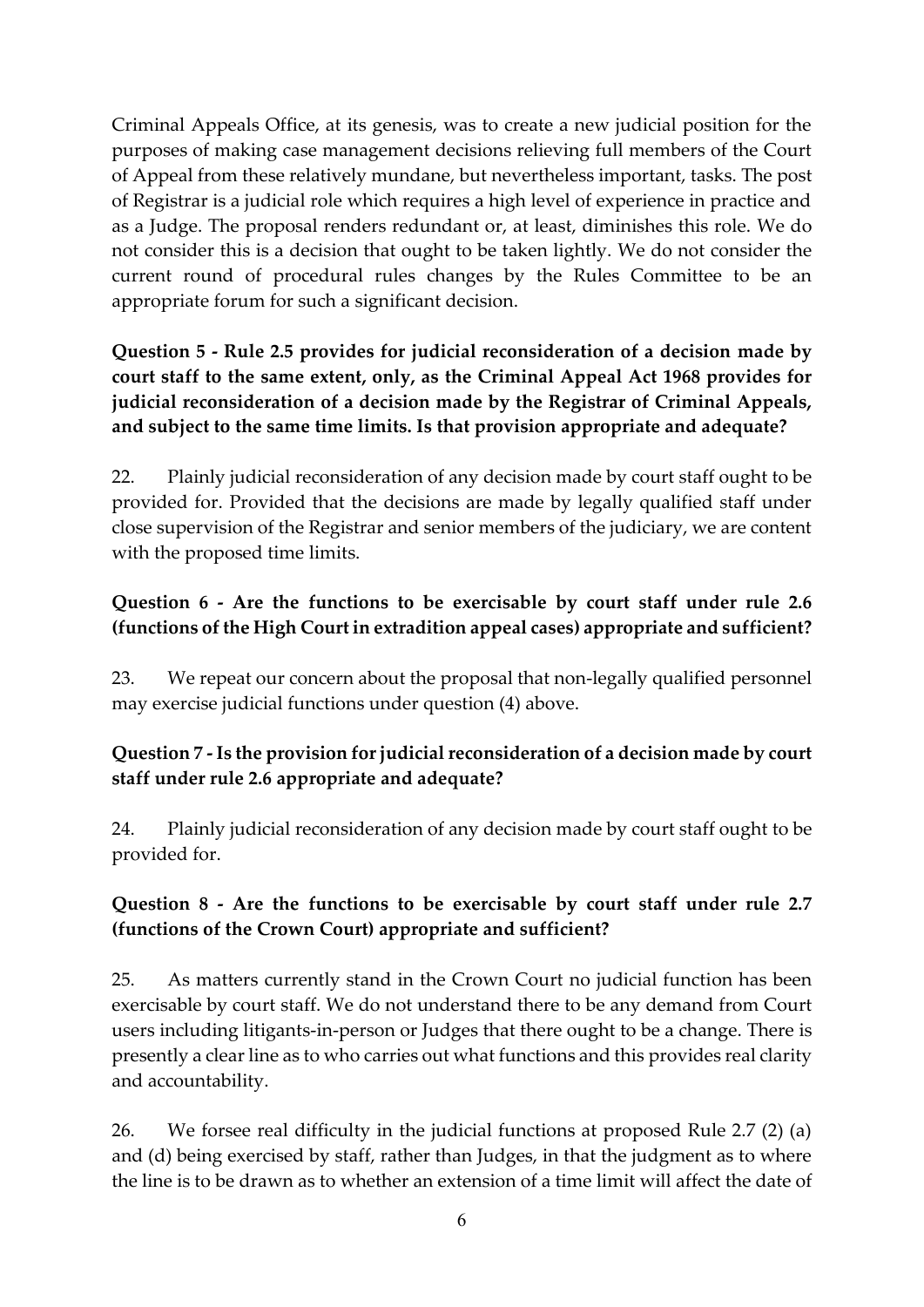any hearing that has been fixed, including trial, or significantly affect the progress of a case in any other way, is itself a matter which requires careful assessment of all the circumstances in which the application has been made. It, in other words, requires the application of judicial judgment. They are, therefore, wholly unsuitable to be subcontracted to non-judicial staff. (We recognise that, on occasion, legally qualified Justices' Clerks have had the equivalent delegation of power, but do not consider this provides any sort of precedent for a similar power in the higher court being exercised by non-legally qualified administrators. Justices' Clerks have played a unique role in the lower court in supporting non-legally qualified lay magistrates, and have a status, salary and experience quite different to those of authorised court staff.)

# **Question 9 - Rule 2.7(3) allows for the reservation by a judge to a judge of the exercise of a judicial function in an individual case. Is that provision appropriate and adequate?**

27. This ought to be a general rule to apply across the entire scheme not just in relation to the Crown Court. This would, in fact, reflect the position in law whereby Judges' retain the ability to exercise all judicial functions.

### **Question 10 - Is the provision for judicial reconsideration of a decision made by court staff under rule 2.7 appropriate and adequate?**

28. The timescales are, in our view, unrealistically and unnecessarily short. The same considerations as for High Court extradition business considered in relation to rule 2.6 do not apply to general Crown Court work. There simply is not the urgency which may apply to extradition and the circumstances of its implementation. Nor is the provision for an application for reconsideration within just five business days of notice practical or workable. Barristers and solicitors working in Crown Court cases typically are in Court, conferences and police stations every day. They have very limited time for procedural paperwork. Were the proposed Rule to be implemented, it would require, in effect, these lawyers to prioritise consideration of every exercise of a judicial function by a staff member (which a competent lawyer would, following the introduction of the proposed rules, need to do) above most other work which have longer deadlines. We do not see, for example, why the deadline ought to be any shorter than the 28 days from the date of conviction, sentence or other verdict for the lodging of an appeal which is provided under s18 Criminal Appeal Act 1968 and Crim PR 39.2(1)).

#### **Question 11 - Are the functions to be exercisable by court staff under rule 2.8 (functions of magistrates' courts) appropriate and sufficient?**

29. Plainly the work of the Magistrate's Court is an area in which the legallyqualified Justices' Clerk formerly had a significant role and the holders of that post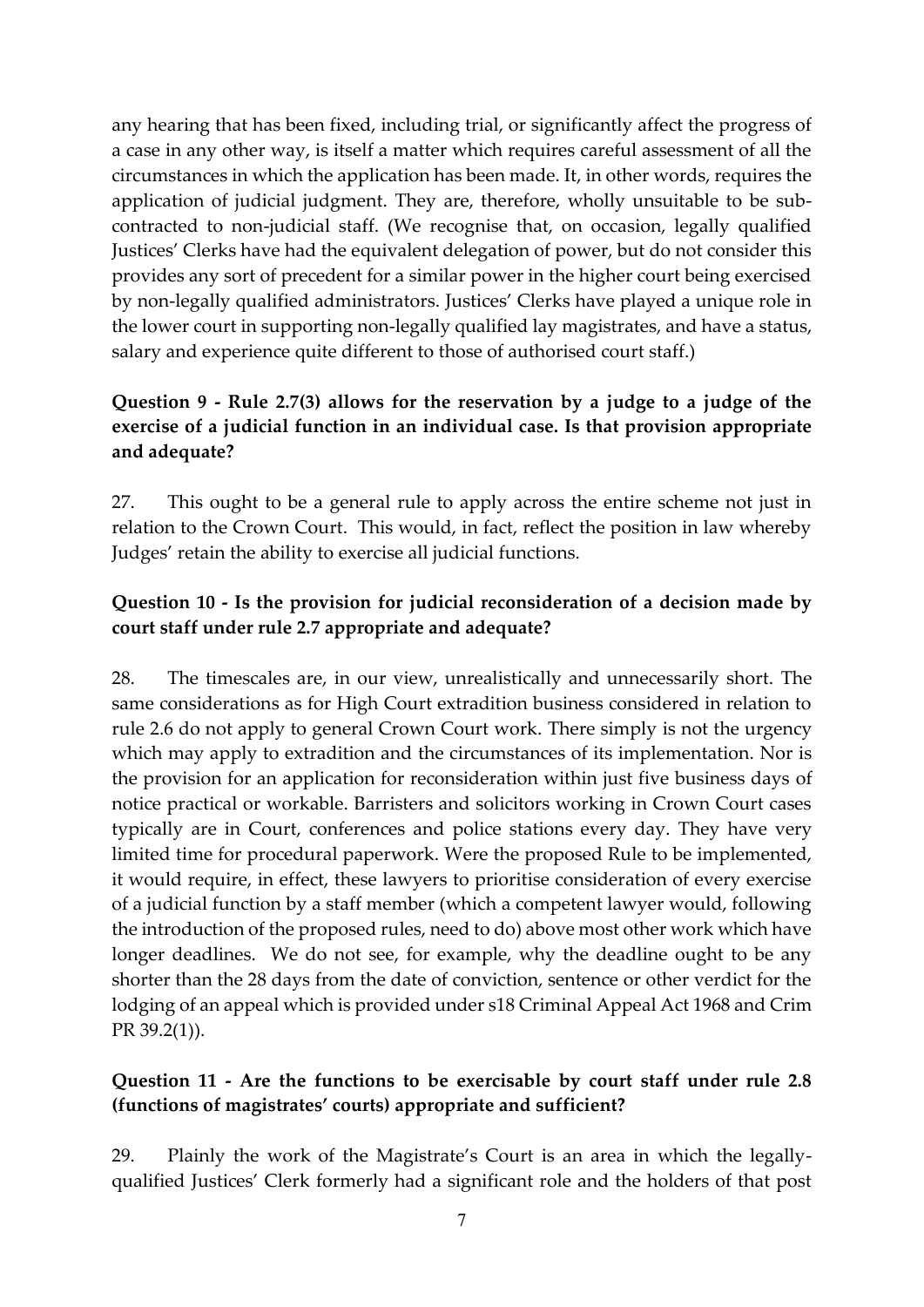undertook various judicial functions. This was appropriate given the nature of the jurisdiction, sentencing powers, the very high volume of work and, uniquely, the lay nature of a bench of Magistrates and the legally qualified nature of the Justices' Clerks.

30. We would resist any proposal that non-legally qualified personnel be permitted to carry out the work formerly carried out by Justices' Clerks or judges/magistrates listed at proposed Rule 2.8(2) for the same reasons as explained above.

31. The proposed new rules include (we think) 19 additional new judicial powers that were not exercised even by a legally-qualified Justices' Clerk.

**Question 12: In this invitation to comment rule 2.8 shows alternative ways of providing for the exercise of judicial functions by legally qualified court officers, Version A and Version B. The potential advantages of each are listed at paragraphs 99 and 100 of this invitation to comment. Which version do you prefer, and why?**

32. We are firmly in favour of a positive requirement to list functions which may be exercised by legally qualified court officers. We disagree that two of the stated advantages of Version A, in fact, exist:

- 32.1. We accept that clarity is essential. Version A does not provide clarity, but rather the opposite. We do not accept that it is easier to define with precision that which a court officer may not do, than what a court officer may do. Since what is being proposed are rules permitting an exception to the proper and historically normal exercise of judicial decisionmaking by judges, the Rules ought to provide clarity by setting out what those powers/functions falling into the exception may be. Express provision increases the prospect that practitioners and, more importantly given the increasing presence of litigants in person in the magistrates court, the public/lay users will understand clearly what is expected from the decision-making process in the Court system. Clarity, therefore, requires that the judicial functions a non-judge may exercise be expressly considered, provided for and stated in the Rules. The greatest clarity, by reference to any given power, is provided by an approach stipulating that unless it is expressly permitted a court officer does not have a power. We would, therefore, add 'clarity' as one of the advantages of Version B.
- 32.2. Adaptability, especially as explained, is not an advantage of Version A. If, as is implicit in the Committee's paper, there is a lack of confidence as to whether Version B has captured all of the existing judicial functions that may be exercised by court staff, then further research and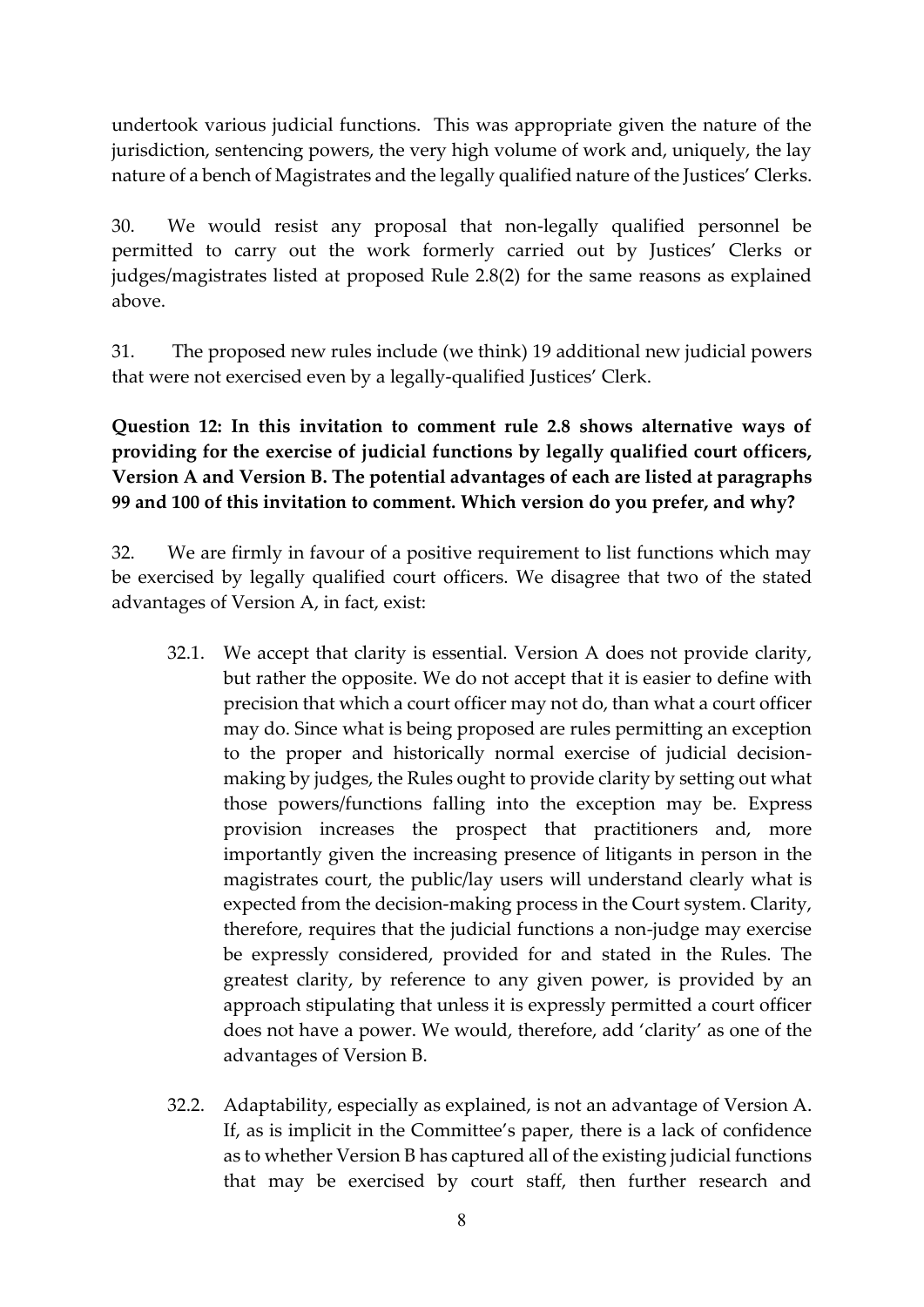consideration is required at this stage. It is not a good reason for the basic starting point of the Rules to flip from expressly providing and defining which 'permitted powers' may be exercised by court staff, to stating exceptions by way of 'prohibited powers'. Adopting the logic of the consultation paper, there may, of course, be some exceptions to otherwise permitted judicial functions under the status quo that have been inadvertently omitted from the list in Version A but we do not consider this to be a reason for preferring this approach as a matter of principle.

**Question 13 - Rule 2.8 includes no provision for judicial reconsideration of a decision made by court staff, for the reasons given at paragraph 103 of this invitation to comment. Is that appropriate? If not, to whom should an application for reconsideration be submitted, and what time limit should apply?**

33. See above.

#### **Question 14 - Are the functions to be exercisable by court staff under rule 2.9 (functions of District Judges (Magistrates' Courts) in extradition cases) appropriate and sufficient?**

34. We simply do not understand nor agree that judicial functions hitherto exercised by judges and legally-qualified Justices' Clerks ought to be exercised by nonlegally qualified court officers in an area so significant as extradition. It has never previously been the case that court staff in this area may exercise judicial functions. It is wrong that this position should change now. Extradition is a highly charged, legally as well as politically, sensitive matter in which judicial functions ought not to be exercised by unqualified administrative functionaries. That, we consider, would truly impinge on the Rule of Law.

### **Question 15 - Rule 2.9 includes no provision for judicial reconsideration of a decision made by court staff, for the reasons given at paragraph 106 of this invitation to comment. Is that appropriate? If not, to whom should an application for reconsideration be submitted, and what time limit should apply?**

35. If the Committee disagrees and provides that judicial functions may be exercised by non-legally qualified staff, then plainly provision for judicial reconsideration must be provided for. Time must be permitted to the party seeking reconsideration for it to be real. We consider it better that the exercise of such judicial functions is better taken by the judges themselves and avoid the need for this kind of reconsideration at all.